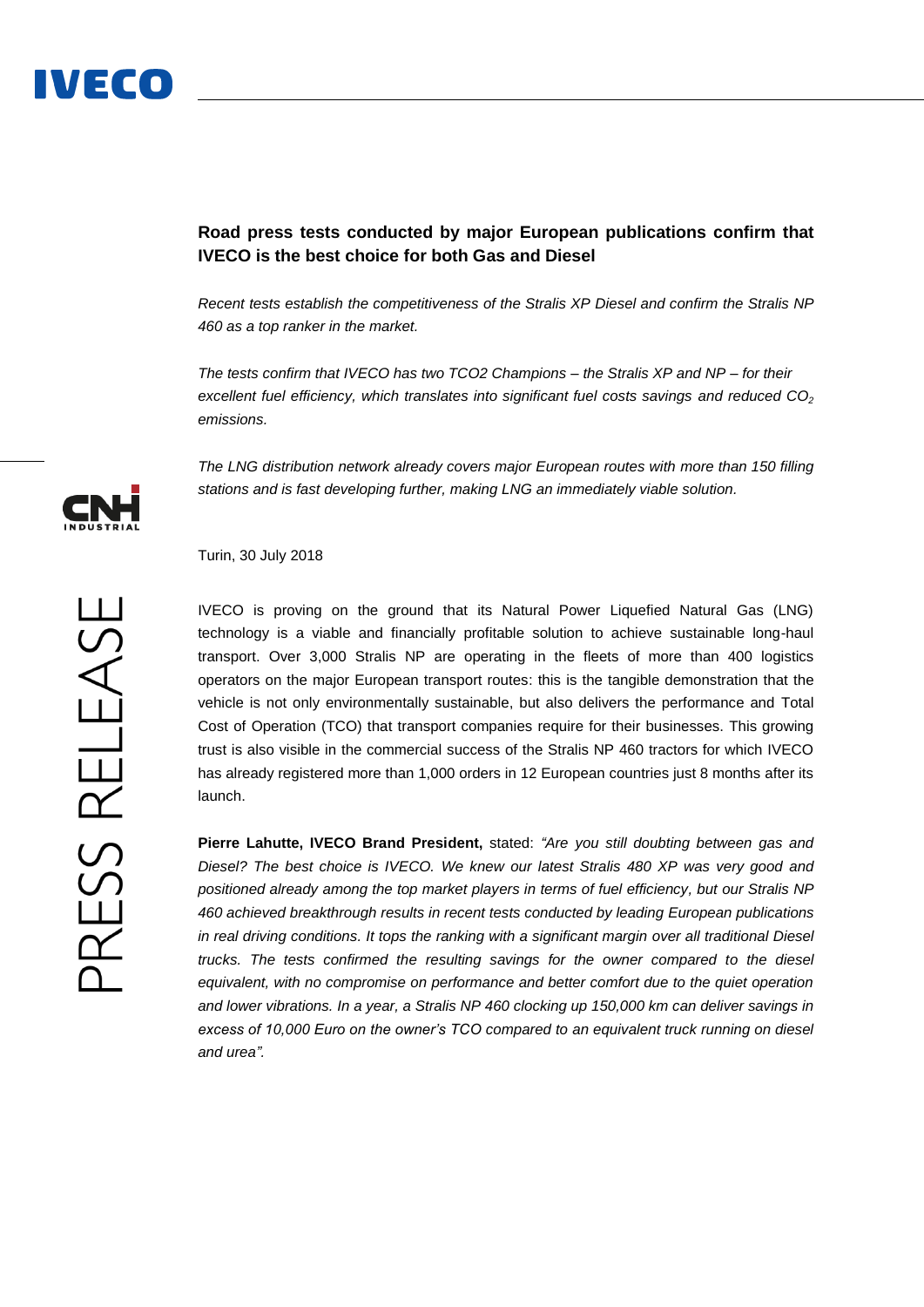

Recent tests conducted by European trade publications confirmed that the Diesel Stralis XP is in the top rankings in its category for fuel consumption, and that when it comes to natural gas technology, the Stralis NP is the absolute winner.

The Stralis NP 460 in single-fuel version with double LNG tanks has autonomy of up to 1,600 km and delivers a performance equal to an equivalent diesel truck, with the advantage of exceptionally low fuel consumption: it uses up to 15% less fuel, which added to the lower cost of natural gas compared to diesel, results in significant savings. The fact that this technology doesn't require urea, unlike its diesel counterpart, further cuts down on costs. These factors, together with the long service intervals of 90,000 km, deliver TCO savings of 9% compared to a diesel truck.

The IVECO Cursor 13 NP engine is protected by **two patents**: the first is the FPT Industrial proprietary knock control that makes it possible to increase the performance, enables the widest fuel compatibility, and protects engine and 3-way catalyst from misfiring. The second one is FPT Industrial's proprietary reactive air-flow control management system, a new stoichiometric ratio control logic that is applied during gearshifts. This ensures a continuous torque delivery during AMT gearshifting, which enables maximised performance and the fastest gearshift.

The Stralis NP 460 is the first natural gas truck with the latest-generation automated transmission, the new 12-speed HI-TRONIX automated gearbox which offers the most advanced technology in its category, with 99.7% efficiency, exceptional durability, best-inclass gear spread of 16.7 and torque-to-weight ratio. This new transmission reduces shifting time by 10% compared to the previous model, and offers additional functionalities such as rocking function, four reverse gears and a new offer of PTOs. The HI-TRONIX comes with standard integrated hydraulic retarder and hill-holder function for driver and load safety. On Stralis NP the HI-CRUISE option, a set of GPS-based predictive driving functions such as the predictive gear change and predictive eco-roll, and the EcoSwitch that adapt automatically the engine power and torque to the truck load, are standard features. Together they ensure an outstanding fuel economy especially when driving on hilly routes and on partial load.

IVECO's Natural Power technology, together with the fast developing distribution network, makes the Stralis NP the real, immediately available solution for logistics operators to achieve a sustainable fleet with no compromise on performance and efficiency – with benefits to their profitability and new business opportunities as the demand for sustainable transport grows.